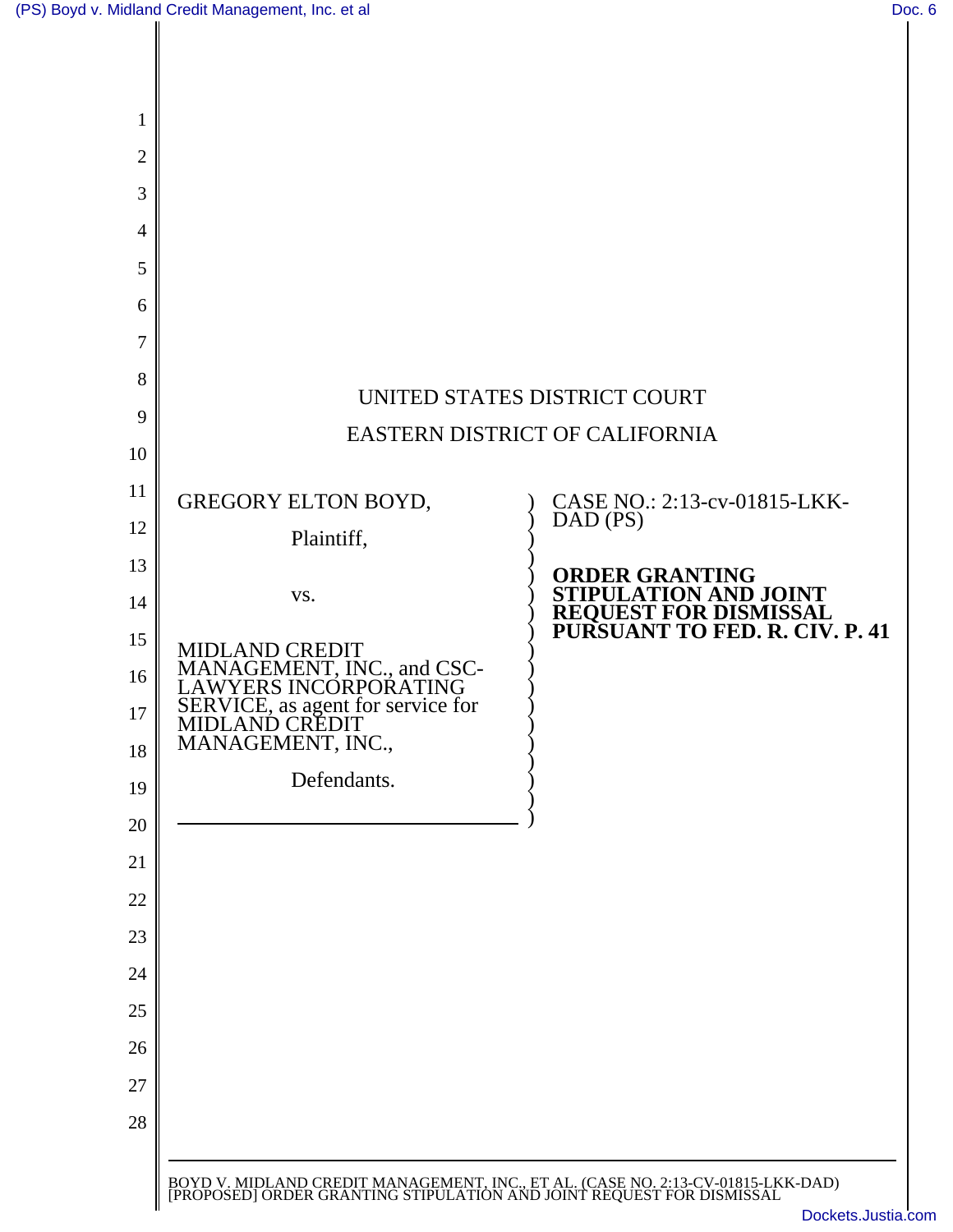| 1              | Pursuant to the stipulation and joint request, IT IS HEREBY ORDERED that                                                                                    |
|----------------|-------------------------------------------------------------------------------------------------------------------------------------------------------------|
| $\overline{2}$ | the action of plaintiff GREGORY ELTON BOYD against defendants MIDLAND                                                                                       |
| 3              | CREDIT MANAGEMENT, INC. and CSC - LAWYERS INCORPORATING                                                                                                     |
| $\overline{4}$ | SERVICE, as agent for service for MIDLAND CREDIT MANAGEMENT, INC.,                                                                                          |
| 5              | be dismissed with prejudice pursuant to Rule $41(a)(1)(A)(ii)$ of the Federal Rules of                                                                      |
| 6              | Civil Procedure, with each party bearing its own costs and attorneys' fees.                                                                                 |
| 7              |                                                                                                                                                             |
| 8              | IT IS SO ORDERED.                                                                                                                                           |
| 9              |                                                                                                                                                             |
| 10             | DATED: September 10, 2013.                                                                                                                                  |
| 11             |                                                                                                                                                             |
| 12             |                                                                                                                                                             |
| 13             |                                                                                                                                                             |
| 14             | <b>KARLTON</b><br>OR.<br>JUDGE                                                                                                                              |
| 15             | UNITED STATES DISTRICT COURT                                                                                                                                |
| 16             |                                                                                                                                                             |
| 17             |                                                                                                                                                             |
| 18             |                                                                                                                                                             |
| 19             |                                                                                                                                                             |
| 20             |                                                                                                                                                             |
| 21             |                                                                                                                                                             |
| 22             |                                                                                                                                                             |
| 23             |                                                                                                                                                             |
| 24             |                                                                                                                                                             |
| 25             |                                                                                                                                                             |
| 26             |                                                                                                                                                             |
| 27             |                                                                                                                                                             |
| 28             |                                                                                                                                                             |
|                |                                                                                                                                                             |
|                | BOYD V. MIDLAND CREDIT MANAGEMENT, INC., ET AL. (CASE NO. 2:13-CV-01815-LKK-DAD) [PROPOSED] ORDER GRANTING STIPULATION AND JOINT REQUEST FOR DISMISSAL<br>1 |